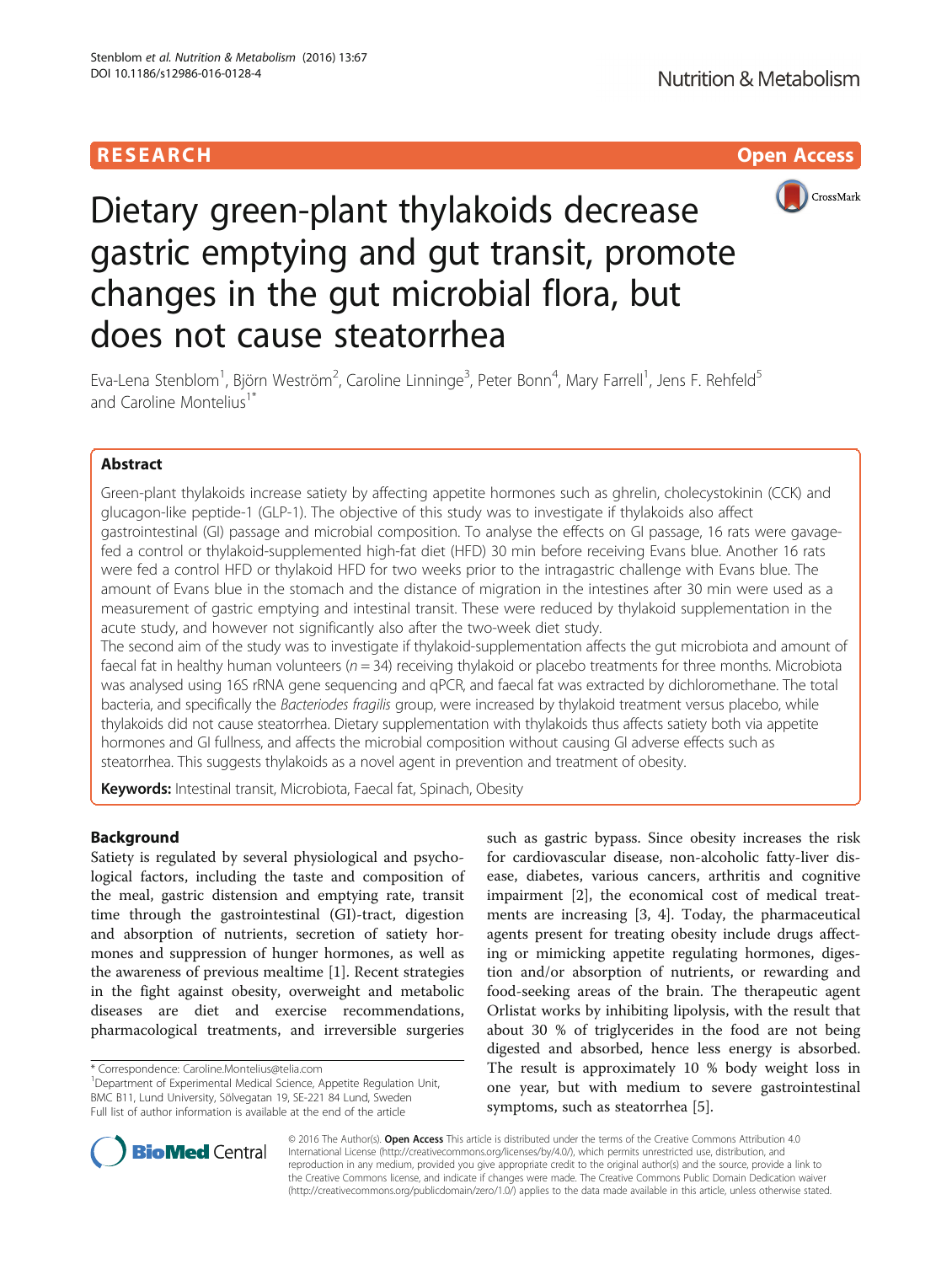Thylakoids are part of the chloroplast in all green leaves, as they are the sites for the photosynthesis. Thylakoids consist of various membrane-bound proteins, galactolipids, phospholipids and antioxidants such as chlorophyll, carotenoids, zeaxanthin and lutein [\[6](#page-8-0)]. Thylakoids extracted from spinach have previously been found to prolong lipolysis [[7\]](#page-8-0), decrease glucose-uptake over the intestinal wall and to create an extra temporary layer covering the mucosal side of the intestine [\[8](#page-8-0)]. In animal studies, thylakoid supplementation results in a decreased amount of body fat [\[9](#page-8-0)] and decreased food intake [[10](#page-8-0), [11](#page-8-0)]. In human intervention studies, thylakoids have been shown to promote satiety by affecting subjective fullness, hunger and urge for specific foods, as well as to enhance the release of the appetite-suppressant hormones cholecystokinin (CCK), glucagon-like peptide-1 (GLP-1) and leptin, and to suppress the hunger-hormone ghrelin [\[12](#page-8-0)–[16\]](#page-8-0). Effects on glucose and insulin homeostasis after standardised meals, as well as in the fasting condition, have also been reported [[12, 13, 15](#page-8-0)]. Moreover, thylakoid supplementation promotes body weight loss in humans; 6.3 % in three months [[12\]](#page-8-0).

Alterations of the microbial composition in the gut have in recent years been identified as important for development of various disorders, including obesity [\[17](#page-8-0)]. Investigating physiological effects of the various bacterial groups has been proposed to be more important than the precise taxonomical composition. The known functions of the most occurring bacteria in the gut can so far be divided in the metabolic (affecting digestion), the protective (protecting against pathogens) and the trophic (affecting epithelial cell proliferation and differentiation) [[17\]](#page-8-0). The bacterial groups affecting metabolism work through enzymatic reactions cleaving glycoside linkages present in polysaccharides and dietary fibres, resulting in oligosaccharides and monosaccharides which are then fermented into short-chain fatty acids (SCFA), such as acetate, propionate and butyrate [\[17](#page-8-0)]. The SCFA are then absorbed into the bloodstream, and utilized as substrates for gluconeogenesis and lipogenesis [\[17](#page-8-0)]. Another function of the SCFAs is to act as ligand to free fatty acid receptors, which have been found to affect satiety and insulin sensitivity [\[2](#page-7-0)]. The metabolic effect of this activation is induced expression of the satiety hormones peptide tyrosine-tyrosine (PYY) and GLP-1, secreted from intestinal enterocytes, and leptin secreted from adipose tissue [\[2](#page-7-0)]. The result would hypothetically be an increased satiety. Gut microbiota is also involved in increasing the bioavailability of antioxidants in the food consumed. This is due to the bacteria hydrolysing esters, glycosides and polymers in the food matrix, thereby releasing polyphenolic compounds [[18](#page-8-0)].

The aim of the present study was to investigate how thylakoid supplementation affects gastric emptying,

intestinal transit and plasma concentrations of CCK, using two rat models; one measuring the immediate effects of a thylakoid high-fat diet by gavage, and one measuring the effects after two-weeks of thylakoid supplementation in the diet. The second aim was to measure the changes in microbial composition in faeces, as well as the amount of faecal fat, after three-months daily thylakoid supplementation in overweight women.

## **Methods**

### Animal experiments

The experiments on gastric emptying and intestinal transit were performed on Sprague-Dawley rats. The rats were bred (at the animal facility at the department of Biology, Lund University, Sweden) and kept under specific pathogen-free conditions with a controlled environment  $(21 \pm 2 \degree C, 50 \pm 10 \degree \degree)$  relative humidity, a 12 h light – 12 h dark cycle). At 6w of age rats were placed in individual cages with ad libitum access to a standard rat chow-diet (R36, Lantmännen, Sweden) to be acclimatised for one week before the experiments started. In total 30 rats were used, divided between two experiments; one acute study (14 rats) and one two-week treatment study (16 rats). During both studies a HFD (46 % fat, 18 % protein and 36 % carbohydrates) produced by Research Diets Inc. (NJ, USA) was used; one control and one containing 0.33 g thylakoids/gram feed (Appethyl, Greenleaf Medical, Stockholm, Sweden). The control-HFD and thylakoid-HFD were matched for caloric and nutritional content. In the acute study, 1.3 g of the control-HFD or thylakoid-HFD was given by gavage, while during the two-week experiment rats had ad libitum access to their respective feed. The studies were approved by the Lund University Ethical Review Committee for Animal Experiments (no. M107-13) and were conducted according to the European Communities regulations concerning protection of experimental animals.

#### Acute study; HFD via gavage

In the acute study, 1.3 g of control HFD or thylakoid HFD were homogenised with 4 ml drinking water to obtain a slurry. The rats were lightly anaesthetized with fluothane, and 2.5 mL of the HFD-slurry was fed via a stomach tube (control HFD  $n = 6$ , and thylakoid HFD  $n = 8$ ). The thylakoid fed rats received in total 0.4 g thylakoids in the 2.5 mL slurry. After 30 min, the rats were again lightly anaesthetized with fluothane and given an intragastric bolus dose of 0.25 mL/100 g body weight of 25 mg/mL Evans blue solution containing 1 % methylcellulose to obtain a semi-liquid solution. Sixty minutes after the HFD bolus feeding (30 min after Evans blue), the rats were deeply anaesthetized with fluothane before a laparotomy was performed. Blood was collected from the heart into EDTA tubes, and the rats were sacrificed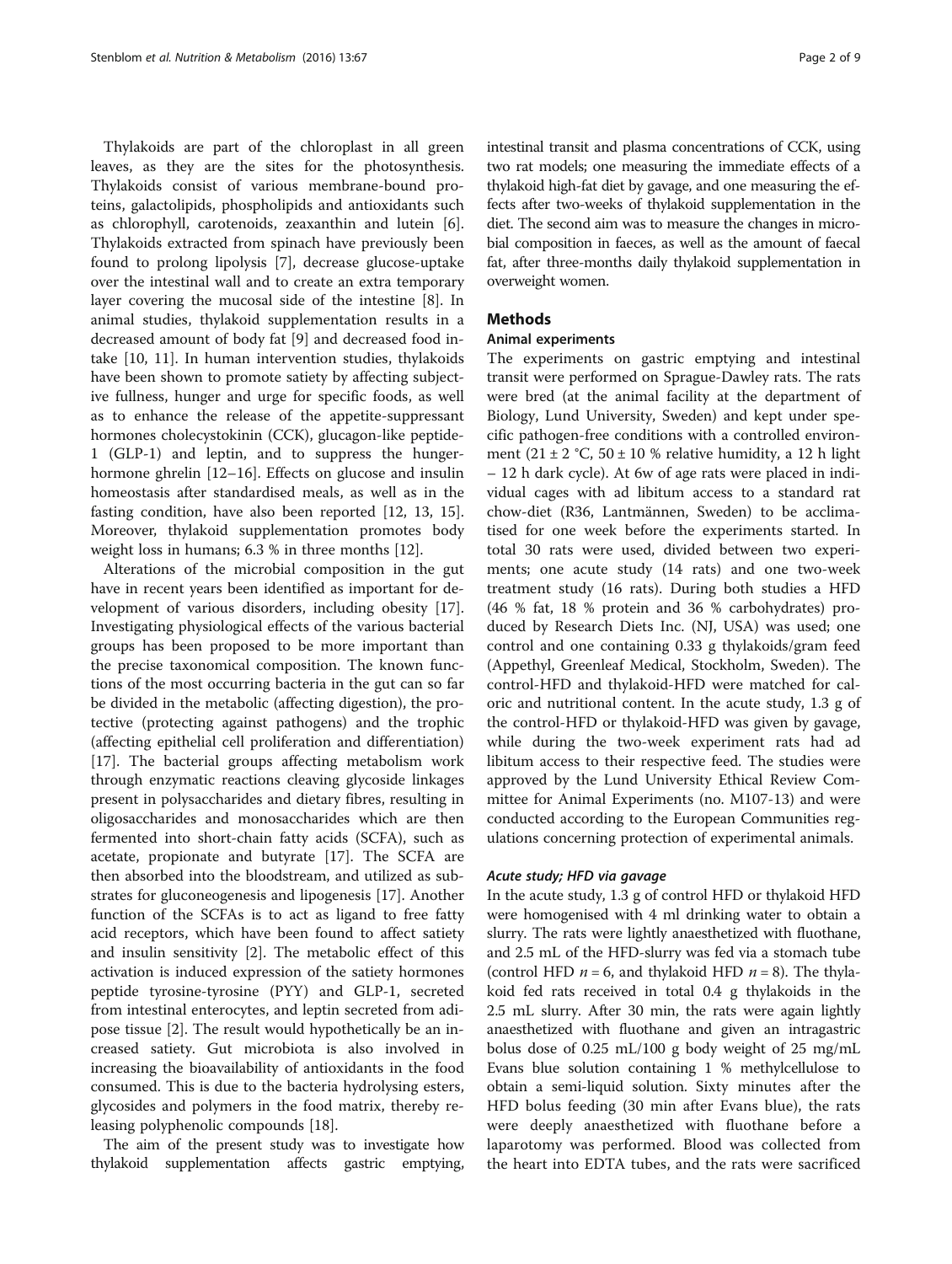by exsanguination. Blood samples were centrifuged at  $3000 \times g$  for 10 min at 4 °C and the plasma was collected and stored in -80 °C until analysed. The stomach and intestine were then removed, and the intestine clamped with two sutures beneath the pylorus to prevent leakage of the Evans blue solution. The small intestine was separated from the stomach, by cutting between the strings, and also cut just before the ceacum. The total length of the small intestine, as well as the migration of Evans blue, was measured. The small intestine was then divided into five equally long segments using bulldog clamps. Both the intestinal segments and the stomach were flushed with 10 mL of the flush solution  $(0.1 \text{ M } NaOH + 6 \text{ mmol/L } NaC)$ each, cut open and placed in 15 mL tubes (50 mL for the stomach). Tubes were shaken vigorously for 60 s and incubated in room temperature for 60 min.

#### Two-week ad libitum food intake

In the two-week treatment study, rats were divided into two groups; one receiving ad libitum access to thylakoid HFD  $(n = 8)$  and one receiving ad libitum access to control HFD  $(n = 8)$  for 2 weeks. On the last day, the rats were lightly anaesthetized with fluothane and an intragastric bolus dose of Evans blue was given by gavage. Thirty minutes later the rats were deeply anaesthetized and the same procedure as described for the acute study was performed.

#### Analyses of gastric emptying and intestinal transit

Intestinal and stomach samples were centrifuged at 3000  $\times$  g for 30 min at 4 °C, after which 1 mL of each sample was transferred into Eppendorf tubes and centrifuged at 16 000  $\times$  g for 60 min at 4 °C. 100 μL of each sample was finally loaded onto a 96-well plate and absorbance was read at wavelength 565 nm (A565). The percentages of gastric emptying and Evans migration were calculated using equations 1 and 2 [[19](#page-8-0)].

Equation 1. The percentage of gastric emptying was calculated by the formula:

$$
\left[\frac{\sum A565(intestimate 1-5)}{\sum 565 (stomach + intestine 1-5)}\right] \times 100
$$

Equation 2. The percentage of Evans migration was calculated by the formula:

$$
\left[\frac{length\ of\ migrated\ EVANS(cm)}{total\ length\ of\ intestine\ (cm)}\right] \times 100
$$

## Human experiment

Faecal samples were collected from 34 overweight women ( $n = 18$  in the thylakoid group,  $n = 16$  in the control group) who had been enrolled in a 12-week diet and treatment intervention study previously described [\[12](#page-8-0)]. A blueberry drink, with or without thylakoid supplementation, was ingested every morning for 12 weeks. The blueberry drink contained 50 mL blueberry soup (Ekströms original, Procordia Food AB, Eslöv, Sweden) and 2.8 g rapeseed oil (Zeta, Di Luca & Di Luca AB, Stockholm, Sweden). In the thylakoid blueberry drink 5 g Appethyl (Greenleaf Medical, Stockholm, Sweden) was added. The caloric content was 209 kJ/50 kcal in the thylakoid drink and 188 kJ/45 kcal in the control drink. Exclusion criteria were diabetes, food allergies and intolerance, irritable bowel syndrome, recent use of antibiotics (within six months from inclusion), as well as being a vegetarian, smoker, pregnant or being on any weight-loss diet for the last three months.

During the 12-week intervention period subjects were instructed to consume three meals per day, and no snacks between meals, as well as to carry out 30 min of low-to-medium intense exercise every day. During the 12 week intervention all subjects decreased in body weight, and the thylakoid group decreased significantly more in body weight and in blood-lipid levels. More details describing the human trial, and the results can be found in the previous study [[12\]](#page-8-0).

In this study only 34 out of the original 36 women were included, due to incompliance in handing in faecal samples. The experiment was conducted according to the guidelines laid down in the Declaration of Helsinki and all procedures involving human subjects were approved by the Ethics Committee of Lund University (no. 2006/361). Written and verbal informed consent was obtained from all participants before the start of the experiment.

The faecal samples were collected by the participants in their home environment within two days before arriving at the clinic and put in −20 °C directly after collection. The participants had received sterile 50 ml tubes with a small spoon attached in the lid, specially designed for the purpose. At the clinic, the collected samples were thawed and divided in two; one part was kept in −80 °C until bacterial analyses were made and the other part was put in an open glass container and left to dry in 100 °C for 48 h before the analysis of fat-content was performed.

## Analysis of fat content

The dry faecal material  $(\sim 100 \text{ mg})$  was placed in a preweighed 4 ml glass vial and weighed. A magnetic bead together with 2 ml of dichloromethane (DCM) (Chromasolv, Sigma-Aldrich, Stockholm, Sweden) was added. The vial was caped and the mixture was stirred vigorously for two hours. After the mixture had sedimented, the clear DCM phase was removed and transferred into a plastic syringe (10 ml), fitted with a polyethylene frit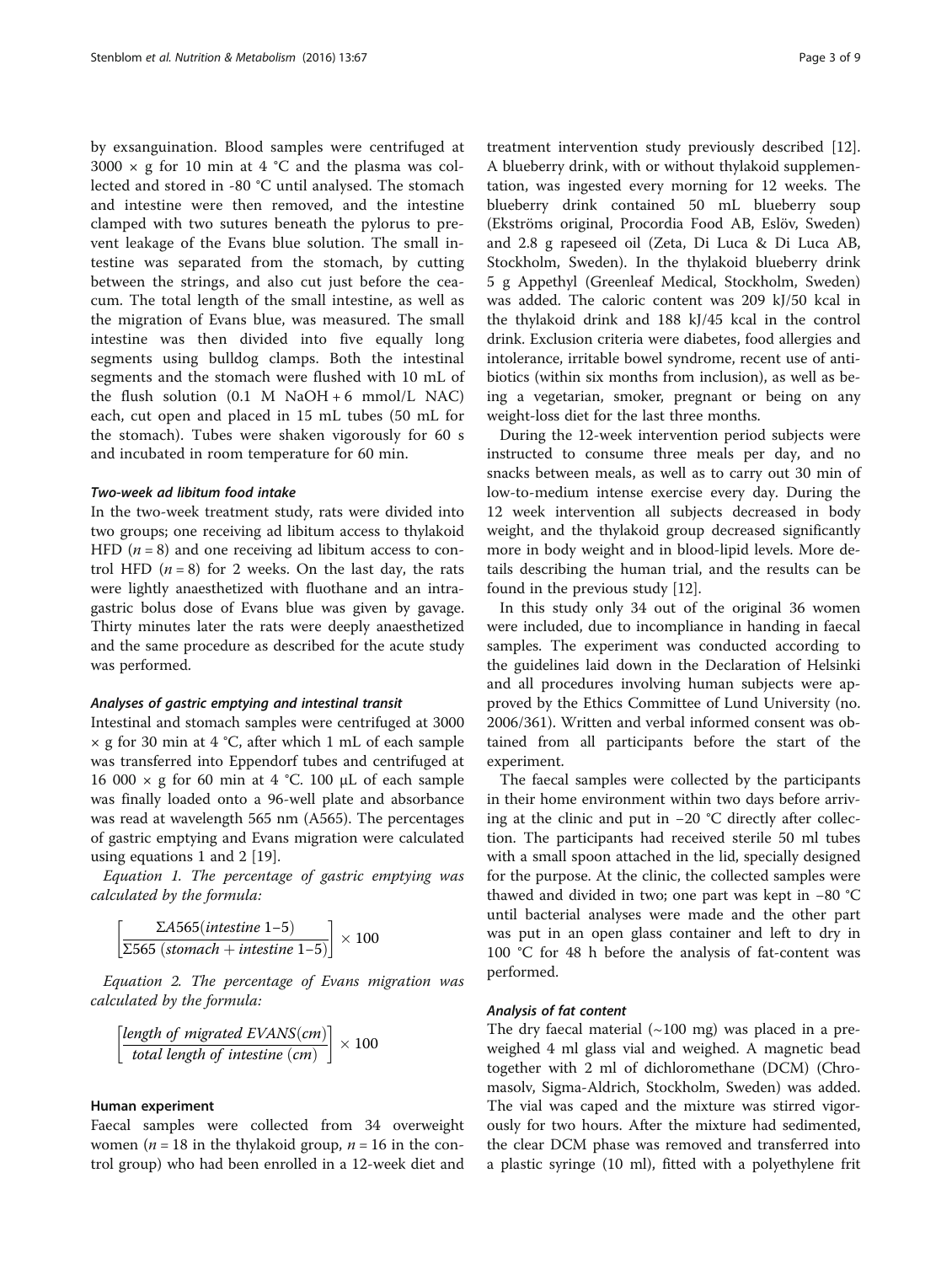(20 μm, 10 ml, Biotage, Uppsala, Sweden) and a syringe filter  $(1 \mu m)$ , Acrodisc glass fiber, Pall, NY, USA). The organic filtrate was collected in a pre-weighed glass vessel. To the vial containing the residue faeces, 2 ml more of DCM was added and the mixture was stirred vigorously for another two hours. The DCM phase was transferred as described above. The extraction sequence was repeated one more time to achieve a total of three times. When executing the last extraction, all the solid material was transferred together with the DCM to the syringe. To ensure that as much of the organic solvent as possible was filtered into the glass vessel, a plunger was used to squeeze the solid material. The solvent was then removed by evaporation in a vacuum centrifuge (HT-4 series II, Genevac Technologies, Suffolk, UK) and the residue (fat content) was weighed. In this analysis one sample from the thylakoid group had to be excluded due to insufficient amount of faecal sample. The analysis therefore includes 17 women in the thylakoid group and 16 women in the control group.

#### Analysis of microbiota

DNA-extraction DNA from faecal samples was isolated and purified using EZ1 DNA Tissue Kit and the robot machine EZ1 Advanced XL (Bacteria card; Qiagen, Hilden, Germany) as previously described [\[19\]](#page-8-0). To further disrupt the bacterial cell walls, a step of bead beating for 45 min at 4 °C was added before extraction in the EZ1 Advanced XL. Extracted DNA was stored in 1x TEbuffer at 4 °C until further analyses.

#### Quantitative real-time PCR

The total amount of bacterial 16S ribosomal RNA (rRNA) genes and the amount of 16S rRNA genes of bacteria belonging to the Clostridium coccoides group, the Clostridium leptum subgroup, Lactobacillus, the Bacteroides fragilis group, Enterobacteriaceae and Akkermansia muciniphila-like bacteria were estimated using separate qPCR assays. For all assays, each reaction contained 10 μl 2× Rotor-Gene SYBR Green PCR Master Mix (Qiagen), 0.5 μmol/l of each primer (Table [1\)](#page-4-0), 2 μl of template DNA (extracted as above, 200 ng feaces per 2 μl) and RNAse-free water to the final volume of 20 μl. Samples, standards, and non-template controls were run in triplicate. The thermal cycling was carried out in Rotor-Gene Q (Qiagen) with a programme of 95 °C for 5 min, followed by 40 cycles with denaturation at 95 °C for 5 s, annealing and elongation at 60 °C for 10–30 s. The fluorescent products were detected at the last step of each cycle and melting curve analysis was carried out to ensure specific amplification. Absolute abundance of 16S rRNA genes was calculated based on standard curves using Rotor-Gene Q Series

Software 2.1.0 (Qiagen, R2 > 0.996). Detection limit were  $10^2$  genes/reaction for the C. leptum group, Lactobacillus, the B. fragilis group, Enterobacteriaceae and A. muciniphila-like bacteria. Total bacteria and the Clostridium coccoides group were detected at  $10^3$ 16S rRNA gene copies/reaction. As standard curves, cloned PCR products from C. coccoides DSM935, C. leptum DSM753, Lactobacillus plantarum DSM9843, B. fragilis CCUG4856T, Escherichia coli CCUG29300T and A. muciniphila (a clone confirmed by sequencing) were used. Tenfold dilution series of the target DNA were made in EB buffer (Qiagen). Number of bacteria was expressed as numbers of 16S rRNA gene copies/ gram wet weight of faeces.

#### **Thylakoids**

The thylakoids (Appethyl®) used in the studies were provided by Greenleaf Medical AB (Stockholm, Sweden). The extraction of thylakoids, in this case from spinach leaves, has been described previously [\[9](#page-8-0)], with the difference that this powder was obtained after drumdrying. Thylakoids can however be obtained from all green leaves. 100 g of thylakoid-powder contain 41.7 g carbohydrate (of which 38.7 g insoluble fibre), 23.5 g protein and 11.9 g fat.

#### Biochemical analyses

The plasma concentration of CCK was measured only in the acute rat study, in the blood-samples taken 30 min after the orogastric bolus dose of Evans blue. CCK was measured using RIA with a highly specific antiserum (92128, detection limit 0.1 pmol/L) according to a previously described method [\[20\]](#page-8-0).

#### Statistical analyses

Statistical data analyses were done using Prism, version 6 (GraphPad software Inc., San Diego, CA, USA). Concerning the rat-experiments, data was controlled for normality using Shapiro-Wilk and KS normality tests, and passed normality for all cases except the acute percentage of Evans migration. Therefore, the Mann Whitney ttest was used for this calculation specifically, whereas the Students  $t$ -test was used for the remaining calculations concerning the rat experiment. Also the descriptive data for the human subjects and the amount of faecal fat content passed normality calculations, and the statistical differences were evaluated with paired Students t-test within each treatment group. For the microbiota, statistical evaluations were performed using the nonparametric repeated measures Wilcoxon's test. A value of  $P$  ≤ 0.05 was considered significantly different.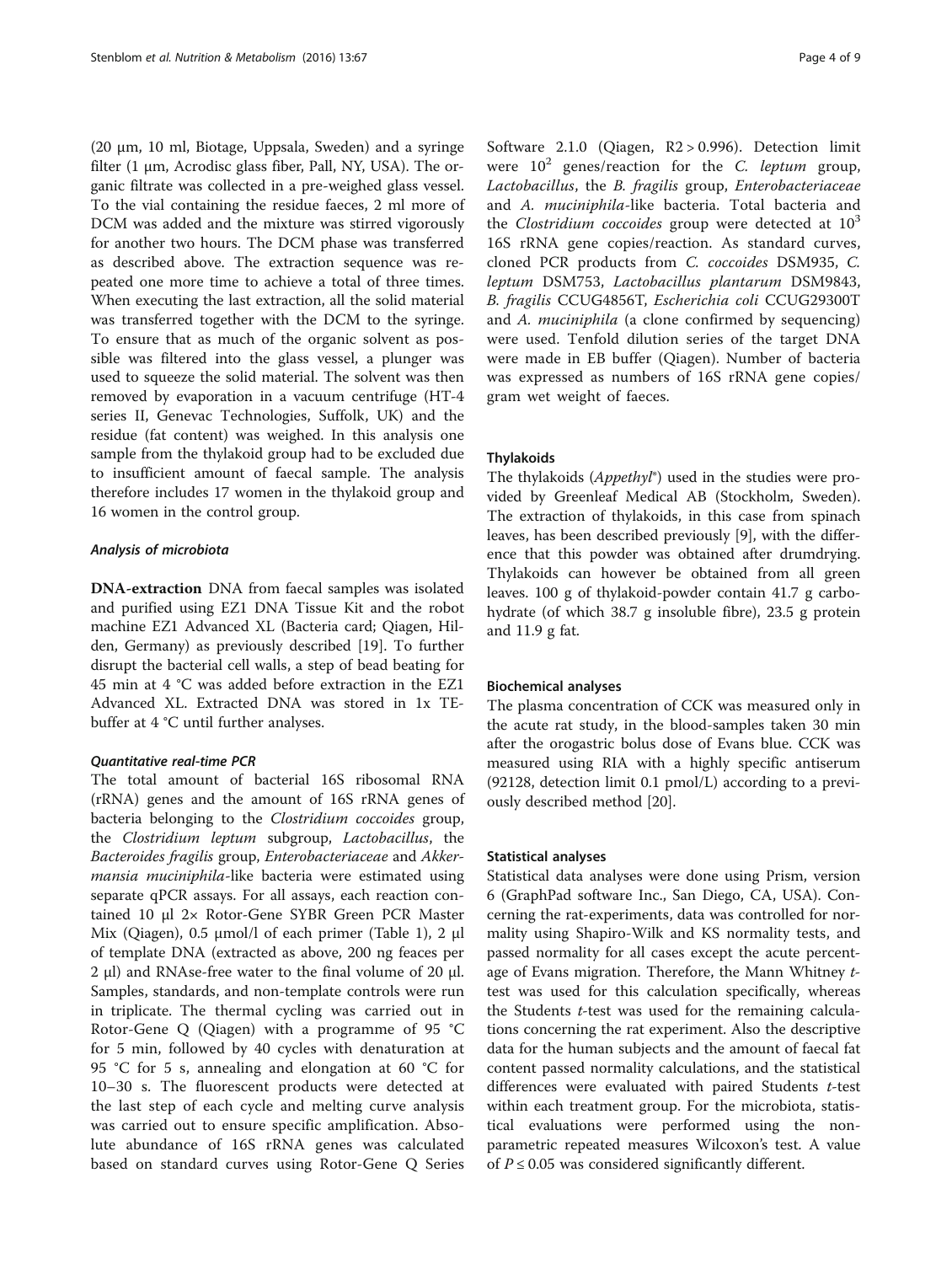| Target bacterial group                 | Primer    | Sequence (5'-3')                  | Amplicon size (bp) | Annealing and<br>elongation time (s) | Reference |
|----------------------------------------|-----------|-----------------------------------|--------------------|--------------------------------------|-----------|
| Total bacteria                         | F-tot     | GCA GGC CTA ACA CAT GCA AGT C     | 292                | 15                                   | $[39]$    |
|                                        | R-tot     | CTG CTG CCT CCC GTA GGA GT        |                    |                                      |           |
| Akkermansia muciniphilia-like bacteria | $AM1-F$   | CAG CAC GTG AAG GTG GGG AC        | 327                | 20                                   | $[40]$    |
|                                        | $AM2-R$   | CCT TGC GGT TGG CTT CAG AT        |                    |                                      |           |
| Bacteroides fragilis group             | Bfra-F    | ATA GCC TTT CGA AAG RAA GAT       | 495                | 30                                   | $[41]$    |
|                                        | Bfra-R    | CCA GTA TCA ACT GCA ATT TTA       |                    |                                      |           |
| Clostridium coccoides group            | CcocF     | AAA TGA CGG TAC CTG ACT AA        | 440                | 20                                   | $[41]$    |
|                                        | CcocR     | CTT TGA GTT TCA TTC TTG CGA A     |                    |                                      |           |
| Clostridium leptum subgroup            | CleptF    | GCA CAA GCA GTG GAG T             | 239                | 20                                   | $[42]$    |
|                                        | CleptR3   | CTT CCT CCG TTT TGT CAA           |                    |                                      |           |
| Enterobacteriaecae                     | Eco1457-F | CAT TGA CGT TAC CCG CAG AAG AAG C | 195                | 10                                   | $[43]$    |
|                                        | Eco1652-R | CTC TAC GAG ACT CAA GCT TGC       |                    |                                      |           |
| Lactobacillus                          | Lact-F    | AGC AGT AGG GAA TCT TCC A         | 341                | 20                                   | $[44]$    |
|                                        | Lact-R    | CAC CGC TAC ACA TGG AG            |                    |                                      | $[45]$    |

<span id="page-4-0"></span>Table 1 Information about the primers used for determination of 16S rRNA genes by qPCR

## Results

## The effect of thylakoids on gastric emptying and intestinal transit

Rats treated with thylakoids, both acutely and given as a food supplement for two weeks showed decreased gastric emptying and intestinal transit time, as compared to the control rats (Fig. [1a-b](#page-5-0) (GE)). The gastric emptying was decreased by 41 % in the acute thylakoid experiment  $(P = 0.02)$ , and by 34 % in the two-week thylakoid supplementation study ( $P = 0.08$ , not significant), compared to the control conditions.

The intestinal transit, measured as the distance the Evans blue had migrated down the intestinal tract during 30 min, was also decreased by thylakoid supplementation, however not significantly (Fig. [1](#page-5-0) c-d (Mi)). The migration was decreased after thylakoid supplementation both in the acute thylakoid experiment  $(P = 0.08)$  and after the two-week thylakoid supplementation study  $(P = 0.05)$ . Thylakoid supplementation had no effect on plasma concentration of CCK  $(P = 0.62)$  after the bolus doses given in the acute study (Fig. [2\)](#page-5-0). Plasma concentrations were not measured in the two-week diet-supplementation study, since CCK is released in response to nutrients, and in this study we did not control when the rats consumed their food.

## Gastrointestinal effects of daily thylakoid supplementation for three months

The fat content in the human faecal samples did not change from before the diet intervention, in either thylakoid or control groups (Fig. [3\)](#page-6-0). The addition of thylakoids did however affect the amount and composition of the gut microbial flora. The quantification of bacteria in

the human faecal samples showed a significant increase in the total number of 16S rRNA gene copies after consuming thylakoids for three months compared to before the intervention ( $P = 0.03$ ). In addition, in the thylakoid group the amount of 16S rRNA genes specific for the B. fragilis group was significantly higher after  $(P = 0.002)$ , compared to before the intervention, while no significant differences were found for the control group (Table [2](#page-6-0)). No significant differences were found in either thylakoid or control groups regarding number of 16S rRNA gene copies of A. muciniphilia-like bacteria, C. coccoides group, C. leptum subgroup, Enterobacteriaceae or Lactobacillus at endpoint compared to baseline (Table [2\)](#page-6-0).

## **Discussion**

The present study demonstrates that adding thylakoids to the diet decreases gastric emptying and the intestinal transit time, as well as show minor effects on the amount and composition of the gut microbiota. Moreover, the faecal fat content was not affected by thylakoid supplementation for three months.

The decreased gastric emptying and intestinal transit time, however not significant, both in the acute thylakoid-supplementation study and after two weeks of daily thylakoid-intake corroborate previous results of decreased hunger, subjective and objective, obtained after thylakoid supplementation in both animals and humans [[9](#page-8-0)–[16, 21, 22](#page-8-0)]. We have previously shown that thylakoid supplementation to the diet promotes the release of satiety-hormones such as GLP-1 and CCK, and decreases the concentration of the hunger hormone ghrelin [[10](#page-8-0)–[12](#page-8-0), [15](#page-8-0), [16](#page-8-0), [23](#page-8-0)], all of which can be connected to a reduced gastric emptying and decreased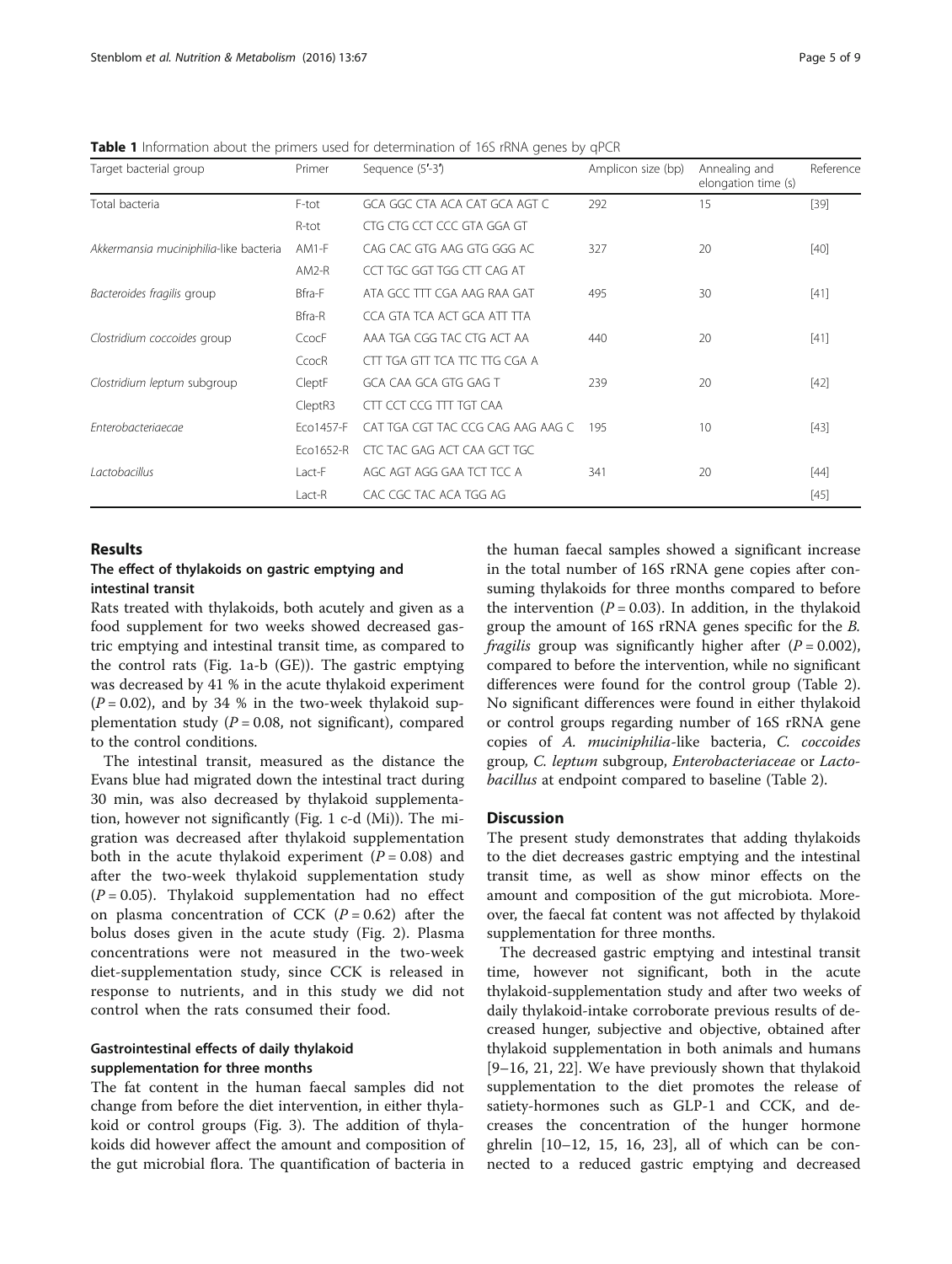<span id="page-5-0"></span>

intestinal motility. The levels of CCK in the acute study with bolus feeding were not significantly different between the thylakoid and control rats, even though all thylakoid treated rats had slightly increased CCK plasmaconcentrations, as compared to the control rats (Fig. [3a\)](#page-6-0). If



blood-samples had been taken at more than one time point following the bolus feeding of thylakoid HFD versus control HFD, there would have been better chances of finding significant differences regarding plasma-concentration of CCK. In the two-week supplementation study CCK was not measured since the rats had ad libitum access to food, and CCK is secreted postprandially in response to nutrients present in the intestines [\[24](#page-8-0)–[26\]](#page-8-0). Any effects that could have been obtained by measuring CCK would therefore be blunted by the voluntary food intake. In the future, it would be interesting to control food intake in a long-time study to be able to analyse levels of CCK as well as other appetite regulating hormones such as ghrelin, GLP-1 and PYY, and to do this continuously, not as a one-time measurement.

Intake of thylakoids for a longer time period have previously been shown to decrease body weight in humans [[12\]](#page-8-0), as well as decrease body weight gain and amount of body fat mass in rodents [[9, 10\]](#page-8-0). Thylakoids have also been found to affect subjective ratings of wanting and liking for food, as well as ratings of hunger, satiety and cravings for palatable food [[12](#page-8-0)–[15](#page-8-0), [23\]](#page-8-0), all of which can be explained by effects on the appetite-regulating hormones mentioned above. The physiological effect described here of a reduced gastric emptying, together with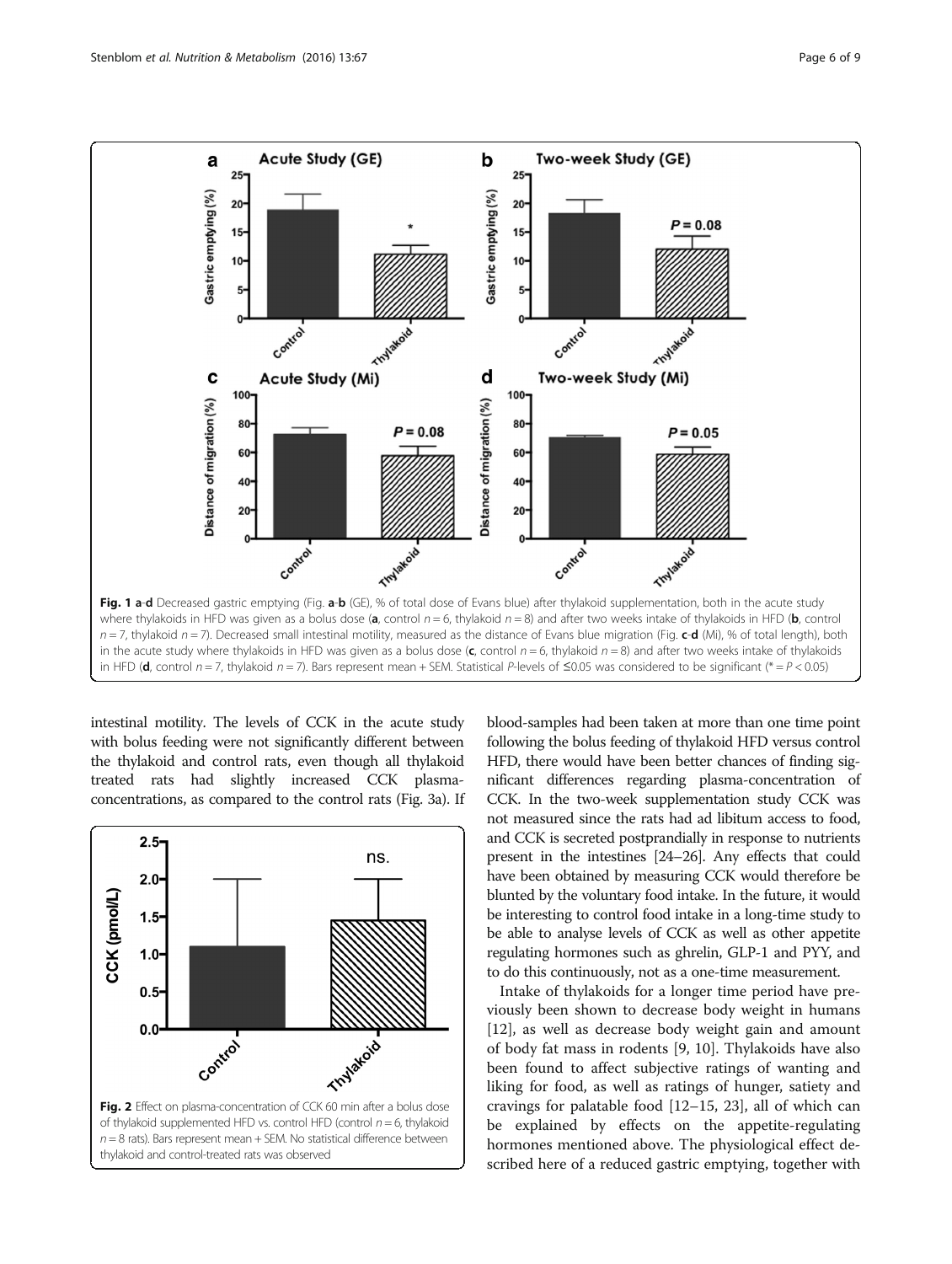<span id="page-6-0"></span> $30$ ns Faecal fat content (%) ns  $20<sub>0</sub>$  $10<sub>1</sub>$ Control and Control end Timparad Start Control of the Content of the Content in the facts samples obtained from the overweight Control start Control end women before and after the three-month dietary supplementation period with thylakoids ( $n = 17$ ) or placebo ( $n = 16$ ). No significant difference between before and after the study was found in any of the groups. Bars represent mean + SEM

an increased secretion of hormones such as GLP-1 and CCK, would result in an increased feeling of satiety. This could in turn decrease food intake and thereby promote body weight loss [[27](#page-8-0)–[29](#page-8-0)]. The present study showing a decreased gastric emptying and intestinal transit after thylakoid supplementation, however not in a significant manner, brings a novel mechanistic explanation to the results obtained previously in the thylakoid-appetite research area.

The human faecal samples collected before and after thylakoid or control dietary supplementation for three months, showed that thylakoid-supplementation has no influence on the total intestinal absorption of dietary lipids. Since thylakoids have an affinity for both the lipase/co-lipase complex and to triglycerides [\[7](#page-8-0), [30\]](#page-8-0), it has been discussed whether thylakoids could have the same gastrointestinal side-effects, such as steatorrhea, as have been shown after orlistat-treatment [[5\]](#page-8-0). The amount of faecal fat has previously been shown not to be affected in rats treated with a HFD with or without thylakoid supplementation for 10 days [\[22](#page-8-0)]. The present study is however the first study studying faecal fat content after long-term intake of thylakoids in humans. The results of this study, showing no differences in the amount of faecal fat between thylakoid and control, confirms the results from previous studies showing that thylakoids inhibit lipase activity in a reversible fashion [[7, 22, 30, 31](#page-8-0)]. Consequently, we can with certainty say that thylakoid treatment does not cause GI side-effects such as steatorrhea, which are common for other lipase inhibitors [\[5\]](#page-8-0).

The altered gut microbial composition, however minor, found in the present study, has previously also been showed in a study performed in rats [[22\]](#page-8-0). The gut microbiota has been proposed to be partly responsible for the secretion of appetite regulating hormones such as GLP-1 and PYY [\[2](#page-7-0), [32](#page-8-0)], since these hormones are secreted from intestinal enterocytes. The gut microbiota also promotes the production of SCFA, which have been proposed to have effects on lipid, glucose and cholesterol metabolism in the host [\[33, 34](#page-8-0)]. Indeed, a recent study in rats fed a high-fat diet with or without thylakoids demonstrated that thylakoid supplementation resulted in a reduced respiratory quotient (RQ), indicative of increased fatty acid oxidation [[35\]](#page-8-0). This may have been caused by altered gut microbiota. The oxidation of fatty acids has been found to be increased by SCFA, while the synthesis of lipids is decreased [[34\]](#page-8-0). The results are decreased concentrations of blood lipids and reduced accumulation of lipids, improved glucose and

| Bacterial taxa              | Control<br>Before intervention<br>Log 16S rRNA gene<br>copies/g faeces |               | Control<br>After three months<br>Log 16S rRNA gene<br>copies/g faeces |               | P           | Thylakoid<br>Before intervention<br>Log 16S rRNA gene<br>copies/g faeces |               | Thylakoid<br>After three months<br>Log 16S rRNA gene<br>copies/g faeces |               | Р            |                |       |               |       |               |        |       |               |       |               |
|-----------------------------|------------------------------------------------------------------------|---------------|-----------------------------------------------------------------------|---------------|-------------|--------------------------------------------------------------------------|---------------|-------------------------------------------------------------------------|---------------|--------------|----------------|-------|---------------|-------|---------------|--------|-------|---------------|-------|---------------|
|                             |                                                                        |               |                                                                       |               |             |                                                                          |               |                                                                         |               |              | Median         | Range | Median        | Range |               | Median | Range | Median        | Range |               |
|                             |                                                                        |               |                                                                       |               |             |                                                                          |               |                                                                         |               |              | Total bacteria | 11.0  | $10.8 - 11.2$ | 10.8  | $10.6 - 11.0$ | 0.464  | 10.9  | $10.8 - 11.1$ | 11.2  | $11.0 - 11.4$ |
|                             | Akkermansia muciniphila-like                                           | 8.7           | $7.8 - 10.2$                                                          | 9.1           | $7.7 - 9.6$ | 0.850                                                                    | 9.9           | $8.8 - 10.5$                                                            | 9.6           | $8.9 - 10.3$ | 0.744          |       |               |       |               |        |       |               |       |               |
| Bacteroides fragilis group  | 8.7                                                                    | $8.3 - 9.2$   | 9.2                                                                   | $8.4 - 9.2$   | 0.252       | 9.1                                                                      | $8.8 - 9.6$   | 9.5                                                                     | $9.2 - 9.9$   | 0.002        |                |       |               |       |               |        |       |               |       |               |
| Clostridium coccoides group | 10.3                                                                   | $10.2 - 10.9$ | 10.2                                                                  | $10.0 - 10.5$ | 0.298       | 10.5                                                                     | $10.4 - 10.9$ | 10.8                                                                    | $10.3 - 11.0$ | 0.325        |                |       |               |       |               |        |       |               |       |               |
| Clostridium leptum subgroup | 10.5                                                                   | $10.0 - 10.6$ | 10.4                                                                  | $9.6 - 10.6$  | 0.298       | 10.6                                                                     | $10.1 - 10.8$ | 10.6                                                                    | $10.3 - 10.8$ | 0.865        |                |       |               |       |               |        |       |               |       |               |
| Enterobacteriaceae          | 8.3                                                                    | $7.4 - 9.0$   | 8.2                                                                   | $6.3 - 8.7$   | 0.495       | 7.4                                                                      | $6.6 - 8.3$   | 7.5                                                                     | $7.0 - 8.8$   | 0.393        |                |       |               |       |               |        |       |               |       |               |
| Lactobacillus               | 7.1                                                                    | $6.6 - 8.5$   | 7.5                                                                   | $6.6 - 8.3$   | 0.636       | 7.4                                                                      | $6.8 - 7.8$   | 7.6                                                                     | $7.0 - 7.9$   | 0.455        |                |       |               |       |               |        |       |               |       |               |

Table 2 Concentrations of specific bacterial groups, detected by qPCR, in faeces of volunteers consuming the thylakoid supplement for 3 months compared to volunteers consuming the control supplement. Wilcoxon's test was used to estimate statistical differences. Medians and interquartile ranges are reported

Significant p-values are highlighted in bold and italicized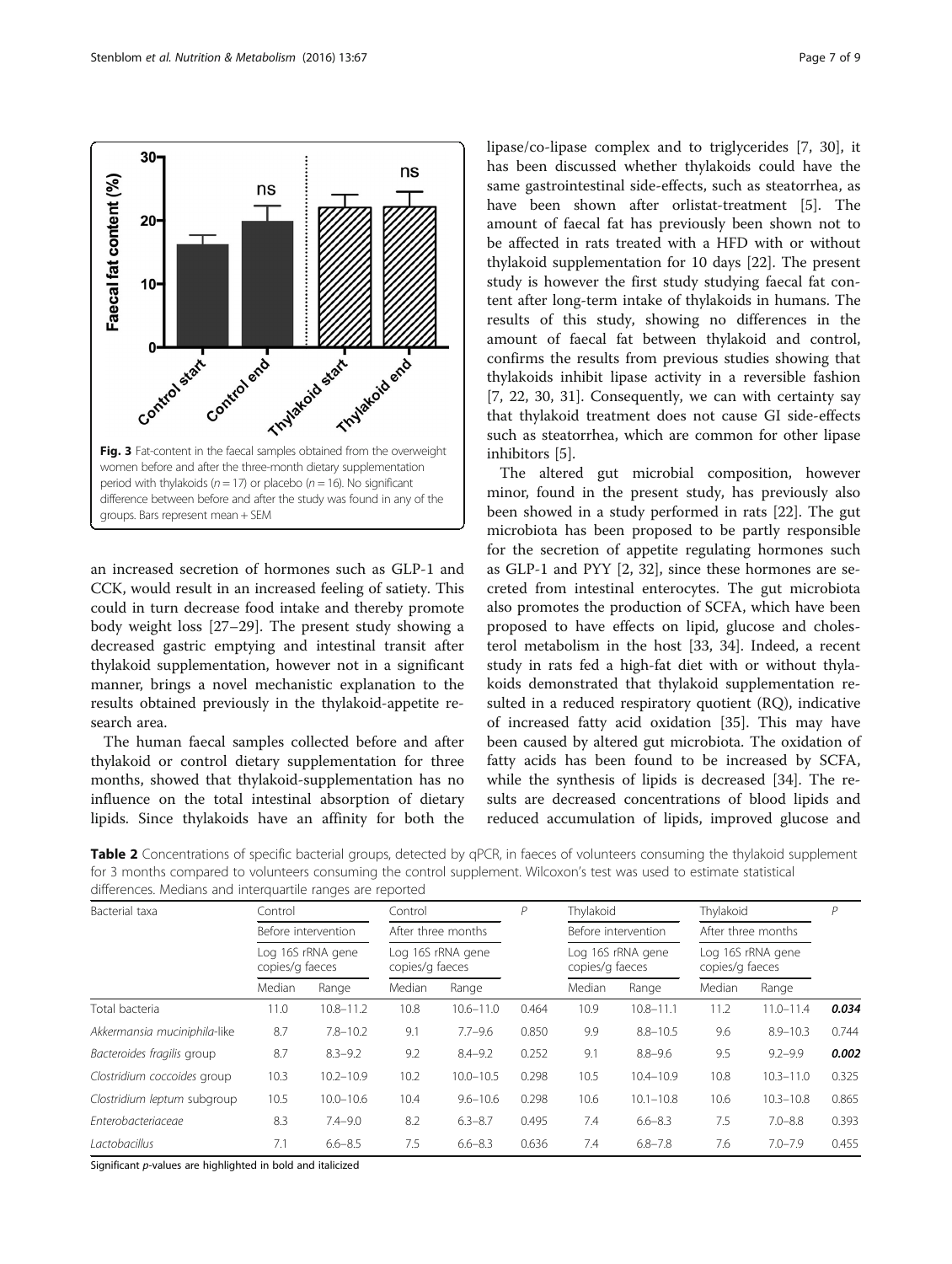<span id="page-7-0"></span>insulin homeostasis, as well as positive effects on the body-weight regulation due to increased secretion of appetite regulating hormones such as GLP-1 and decreased food intake [[32, 34](#page-8-0), [36](#page-8-0)–[38](#page-8-0)]. The previous results from thylakoid supplementation in both human and animal interventional studies could thereby, at least partly, be a consequence of an altered gut microbiota. However, this needs to be further elucidated in future studies, including a larger population and a longer study-time. In future studies also the amount of SCFA should be measured, as this is a limitation in the present study.

During the three-month human intervention previously published in Appetite, all subjects reduced their body-weight. However, the present study includes only 34 women out of the original 36 enrolled in the previously study [\[12](#page-8-0)]. The differences found in gut microbiota between thylakoid and control group could thereby be caused by body-weight changes, but since the previous study also showed changes in appetiteregulating hormones, we propose it is the other way around, since a change in the gut microbiota have been shown to result in increased secretion of SCFA, PYY and GLP-1, due to colonic fermentation [2, [32](#page-8-0)]. Previous studies describing the effects of thylakoids have shown decreased amount of cholesterol, increased secretion of satiety hormones, and significant weight-loss [\[12, 13\]](#page-8-0). Thereby we propose that also the gut microbiota corroborates in the mechanistic explanations for these results.

## Conclusion

In conclusion, the present study describes a decreased gastric emptying and intestinal transit time after intake of thylakoids in rats. Even though all results are not significantly proven, the results add to the mechanistic explanation to the earlier observed changes in appetiteregulating hormones after thylakoid intake. Whether the delayed gastric emptying is a cause or consequence of the decreased levels of peptides affecting hunger, and elevated levels of peptides affecting satiety and reward in previous studies, remains unanswered. Moreover, the results show that thylakoid consumption does not cause steatorrhea, and that thylakoid intake promotes a minor change in the gut microbiota. The minor change in microbial composition may be caused by weight-loss, but we propose that the weight-loss is the consequence of the change in microflora combined with the change in appetite-regulating hormones as has been shown in earlier studies. Together with previous effects of thylakoid consumption, we propose thylakoids as a promising natural supplement for weight-management, without any known side effects, acting to affect the digestion, metabolism and leading to healthy eating habits.

#### Abbreviations

CCK: Cholecystokinin; DCM: Dichloromethane; GE: Gastric emptying; GI: Gastrointestinal; GLP-1: Glucagon-like peptide-1; HFD: High-fat diet; Mi: Gastrointestinal migration; PYY: Peptide tyrosin-tyrosin; RQ: Respiratory quotient; rRNA: Ribosomal RNA; SCFA: Short-chain fatty acids;

#### Acknowledgements

Daixin Yang is thanked for excellent technical assistance regarding microbial analyses and we are very grateful to AstraZeneca for providing access to the lab and equipment needed.

#### Funding

The authors are grateful for the financial support from Lennanders Foundation (C.M., grant no. 8405214068), the Royal Physiographic Society of Lund (C.L., grant no. 35251), Thylabisco AB (E.L.S., grant no. 31402500224) and from the Swedish research council FORMAS (B.W. grant no. 2010-1674). The thylakoid-supplements were donated by Greenleaf Medical AB, Stockholm, Sweden. Greenleaf Medical AB did not have any influence on the design, analyses or the writing of this article.

#### Availability of data and material

Please contact author for data requests.

#### Authors' contributions

CM was responsible for all parts of the studies, including planning of the studies, performing the studies and writing the manuscript. ELS was part in planning of the studies, performing the studies and assisted in writing. BW was part in all parts of the animal studies, and assisted in writing. CL analysed the microbiota of the human faecal-samples and assisted in writing. PB analysed the fat content of the human faecal-samples and assisted in writing. MF assisted in performing the animal study, and JFR analysed the CCK in the animal-study, as well as assisted in writing.

#### Competing interests

The authors declare that they have no competing interests.

#### Consent for publication

Not applicable.

#### Ethics approval and consent to participate

The experiments were conducted according to the guidelines laid down in the Declaration of Helsinki and all procedures involving human subjects were approved by the Ethics Committee of Lund University (no. 2006/361). The Lund University Ethical Review Committee for Animal Experiments (no. M107-13) approved all parts of the animal experiements.

#### Author details

<sup>1</sup>Department of Experimental Medical Science, Appetite Regulation Unit BMC B11, Lund University, Sölvegatan 19, SE-221 84 Lund, Sweden. 2 Department of Biology, Lund University, Sölvegatan 35, SE-223 62 Lund, Sweden. <sup>3</sup>Department of Food Technology, Engineering and Nutrition, Lund University, Box 124SE-221 00 Lund, Sweden. <sup>4</sup>Medicinal Chemistry CVMD AstraZeneca R&D, Mölndal, Sweden. <sup>5</sup>Department of Clinical Biochemistry Rigshospitalet, Copenhagen University, DK-2100 Copenhagen, Denmark.

#### Received: 9 May 2016 Accepted: 3 October 2016 Published online: 12 October 2016

#### References

- 1. David E, Cummings JO. Gastrointestinal regulation of food intake. J Clin Invest. 2007;117(1):13. American Society for Clinical Investigation.
- 2. Blaut M. Gut microbiota and energy balance: role in obesity. Proc Nutr Soc. 2015;74(3):227–34.
- 3. Cefalu WT, Bray GA, Home PD, Garvey WT, Klein S, Pi-Sunyer FX, et al. Advances in the science, treatment, and prevention of the disease of obesity: reflections from a diabetes care Editors' expert forum. Diabetes Care. 2015;38(8):1567–82.
- 4. Finkelstein EA, Khavjou OA, Thompson H, Trogdon JG, Pan L, Sherry B, et al. Obesity and severe obesity forecasts through 2030. Am J Prev Med. 2012;42(6):563–70.